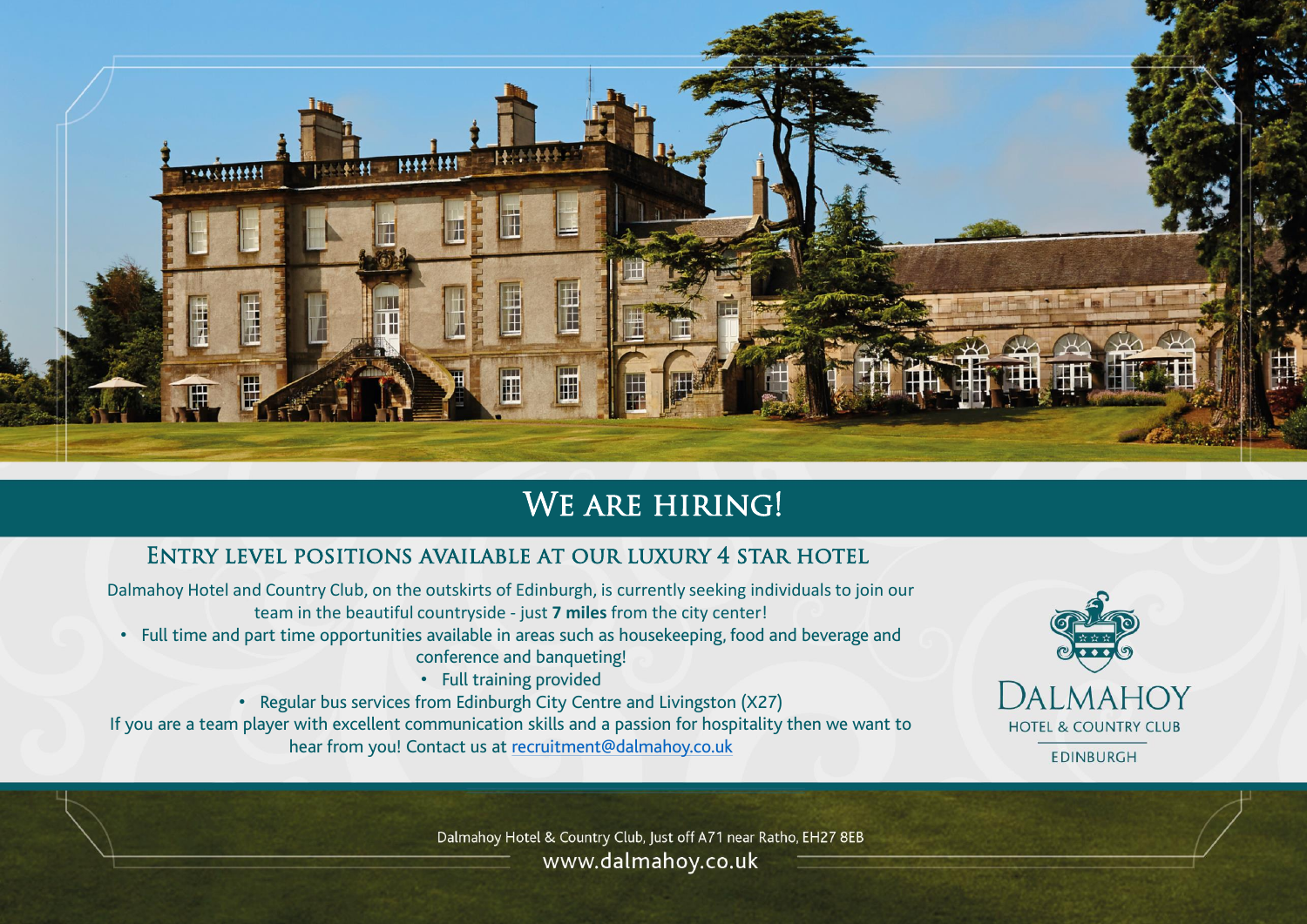

## Current Vacancies!

Conference and banqueting attendant Food and Beverage Attendant (part-time/full-time) Cocktail Bartender (part-time/full-time) Breakfast chef (full-time) Chef de partie (full-time) Sous chef – Brasserie (full-time) Kitchen porter (24-40 hours per week) Commis chef (full-time) – Experience preferred but not necessary Guest room attendant Linen porter Leisure Attendant (full-time) Evening housekeeper Greenkeeper (full-time) Concierge (full-time)



Dalmahoy Hotel & Country Club, Just off A71 near Ratho, EH27 8EB www.dalmahoy.co.uk